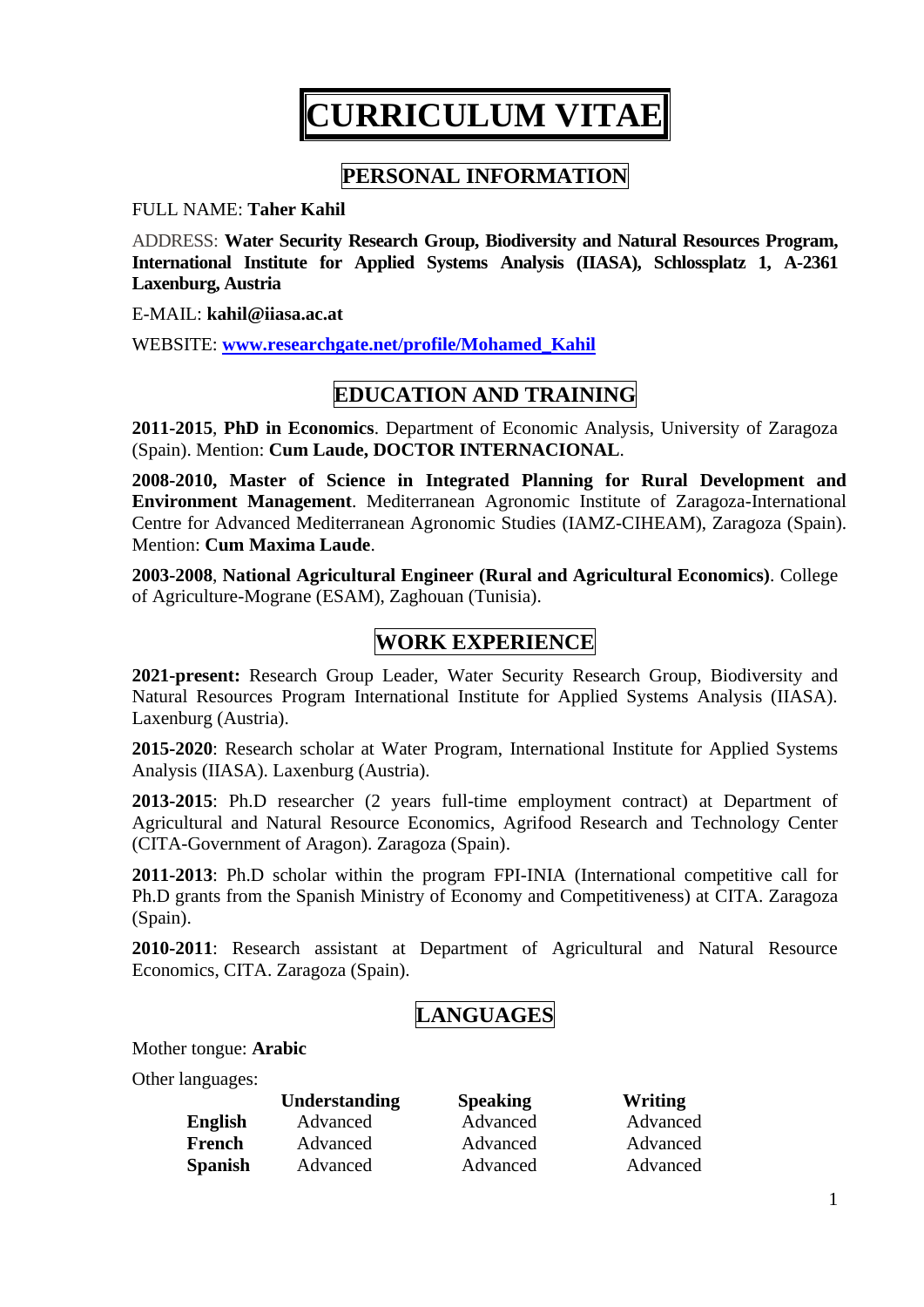**German** Beginner Beginner Beginner

## **SCHOLARSHIPS AND AWARDS**

- Extraordinary award for best Ph.D thesis in economics from the University of Zaragoza, Spain. 2017.

- Nominated for the 2012 award of the CIHEAM Best Thesis of Master.

- Scholarship from the Spanish Institute for Agricultural Research (INIA) (FPI-INIA, International competitive call for 4-years Ph.D Grants from the Spanish Ministry of Economy and Competitiveness) to undertake Ph.D studies at CITA (Zaragoza, Spain). August 2011-July 2015.

- Scholarship from IAMZ/CIHEAM for participation in the Master Program. 2008-2010.

- Award for best Diploma in Agricultural Engineering from the Ministry of Agriculture, Tunisia. 2008.

- Outstanding graduation award for best Diploma in Agricultural Engineering at the College of Agriculture (ESAM-Tunisia). 2008.

## **PARTICIPATION IN RESEARCH PROJECTS**

- Europe and Central Asia Regional Water Security Initiative: Development of an Assessment Methodology and preparation of Diagnostic reports. Role: Project coordinator, Funding Agency: World Bank. Amount: 500,000 EUR, Period: 2021-2022 (2 years).

- WaterStressAT: Climate change induced water stress – participatory modeling to identify risks and opportunities in Austrian regions. Role: WP leader, Funding Agency: Austrian Climate Research Program. Amount: 250,000 EUR, Period: 2020-2022 (2 years).

- Study on Disaster Risk Management – A macro perspective cost-benefit analysis for reducing vulnerability. Role: Project coordinator, Funding Agency: The Inter-American Development Bank. Amount: 116,700 USD, Period: 2019-2020 (1 year).

- Advancing WFaS East Africa: Scaling resilient water and agricultural systems (scaleWAys). Role: Researcher, Funding Agency: Austrian Development Agency. Period: 2019-2021 (3 years).

- Food-water-energy for Urban Sustainable Environments (FUSE) project. Role: Researcher, Funding Agency: Belmont Forum. Period: 2018-2021 (3 years).

- Integrated Solutions for Water, Land and Energy (IS-WEL) project. Role: Researcher, Funding Agency: Global Environmental Facility (GEF) and United Nations Industrial Development Organization (UNIDO). Period: 2016-2019 (3 years).

- Irrigation water management under scarcity, droughts and climate change. Role: Researcher, Funding Agency: Spanish Institute for Agricultural Research (INIA). Period: 2015-2017 (3 years).

- Sustainable water management under scarcity, droughts and climate change. Role: Researcher, Funding Agency: MAPFRE Foundation. Period: 2014 (1 year).

- Environmental and economic effects of land and water use in the agricultural sector (NATAG). Role: Researcher, Funding Agency: Spanish Institute for Agricultural Research (INIA). Period: 2010-2013 (3 years).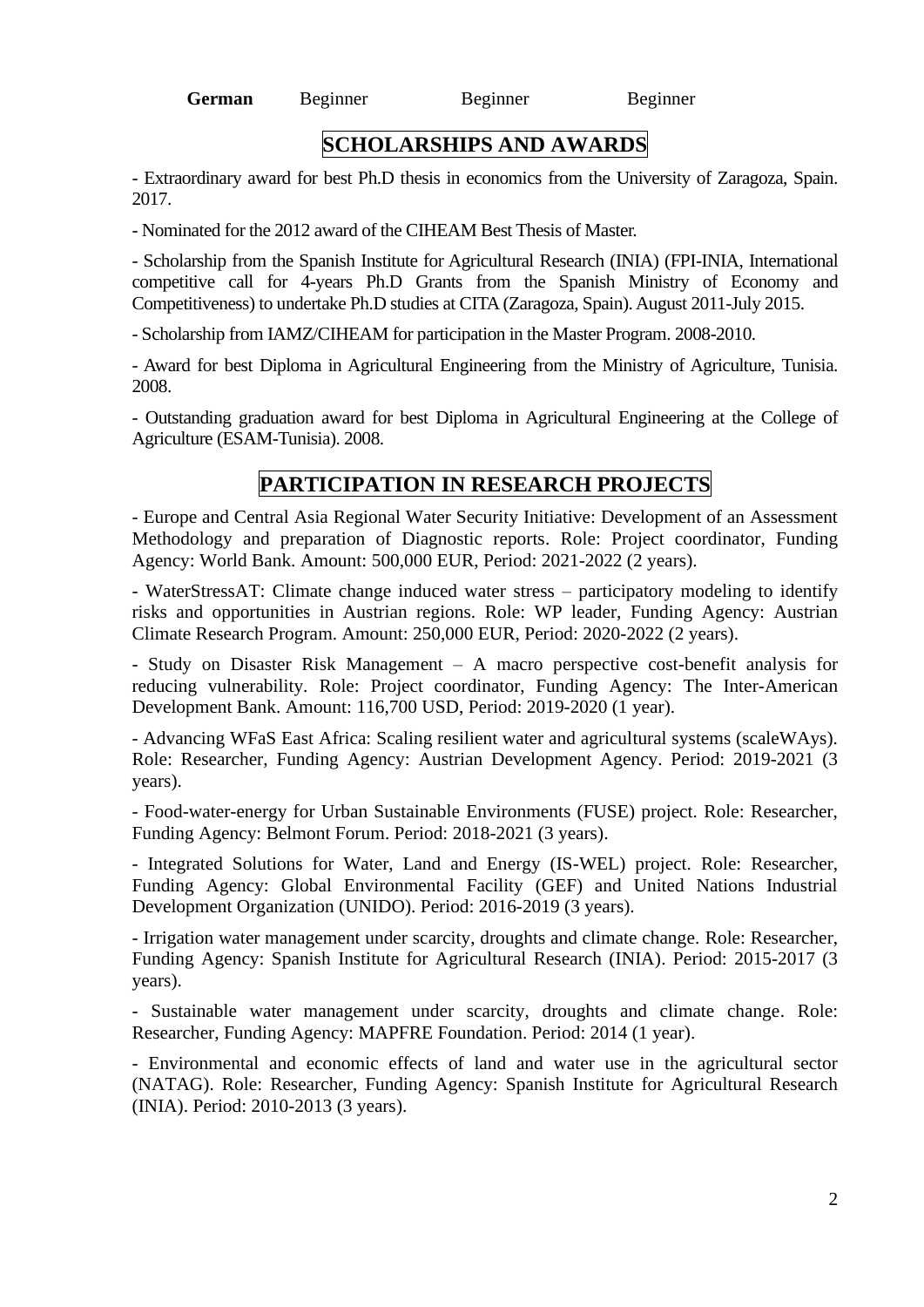- Economic and environmental analysis of land use for the design of climate change adaptation and mitigation policies. Role: Researcher, Funding Agency: Government of Aragon and La Caixa Bank. Period: 2010-2012 (2 years).

## **RESEARCH STAYS**

**From 1 March to 31 May 2015 (13 weeks)**: Research stay at the Department of Agricultural Economics and Agricultural Business, New Mexico State University, New Mexico (USA). Supervisor: Dr. Frank A. Ward. Purpose of the stay: Economic and environmental analysis of groundwater use and river-aquifer interaction in the Jucar Basin using the groundwater flow model MODFLOW and hydro-economic modeling techniques.

**From 23 July to 24 October 2014 (13 weeks)**: Research stay at the Ecosystem Sciences Division of the CSIRO Land and Water Flagship, Commonwealth Scientific and Industrial Research Organization (CSIRO), Adelaide (Australia). Supervisor: Dr. Jeffery D. Connor. Purpose of the stay: Analysis of water management policies (water markets and subsidies for efficient irrigation systems) for irrigation adaptation to climate change using stochastic programming modeling.

**From 1 March to 31 May 2013 (13 weeks)**: Research stay at the Water Science and Policy Center (WSPC), Department of Environmental Sciences, University of California, Riverside (USA). Supervisor: Dr. Ariel Dinar. Purpose of the stay: Elaboration of two papers on hydro-economic modeling of the Jucar Basin and on game theory application to water management problems.

## **PUBLICATIONS**

#### **Book chapters**

[6] Albiac J., *T. Kahil* and E. Esteban (2020). Engineered Rivers in Spain: the case of the Jucar Basin. In Schmandt J., J. North, G. Ward and A. Kibaroglu (Eds), *Sustainability of Engineered Rivers in Arid Lands: Challenge and Response*. Cambridge University Press (Forthcoming)

[5] Buckle S., M. Mirabile, A. Aguilar, E. Lanzi, S. Guerrero, R. Dellink, W. Symes A. Elgouacem, B. Henderson, van Ruijven, U. Dieckmann*,* P. Havlik, *T. Kahil*, et al. (2020). Integrated policies for climate, air, ecosystems, energy and transport. In Hynes W., M. Lees and J.M. Muller (Eds), *Systemic Thinking for Policy Making: The Potential of Systems Analysis for Addressing Global Policy Challenges in the 21st Century*. New Approaches to Economic Challenges, OECD Publishing, Paris.

[4] Karousakis K., G. Gruere, J. Chateau, M. Adenauer, S. Guerrero, P. Havlik, U. Dieckmann, *T. Kahil*, et al. (2020). A concerted approach to biodiversity, water, food and trade. In Hynes W., M. Lees and J.M. Muller (Eds), *Systemic Thinking for Policy Making: The Potential of Systems Analysis for Addressing Global Policy Challenges in the 21st Century*. New Approaches to Economic Challenges, OECD Publishing, Paris.

[3] Albiac J., *T. Kahil*, A. Dinar and J. Tapia (2016). Cambio climático y mercados de agua. In Gomez-Limon J. and J. Calatrava (Eds), *Los Mercados de Agua en España: Presente y Perspectivas* (In Spanish). Cajamar Caja Rural. February 2016.

[2] Albiac J., A. Dinar, *T. Kahil* and E. Esteban (2015). The debate on sustainable water management: Evidence from drought in the Jucar Basin. In Andreu J., A. Solera, J. Paredes, D. Haro and H. Van Lanen (Eds), *Drought: Research and Science-Policy Interfacing*. CRC Press. March 2015.

[1] Albiac J., *T. Kahil* and E. Esteban (2013). Agricultura y cambio climático. In Gomez-Limon J. and E. Reig (Eds), La *Sostenibilidad de la Agricultura Española* (In Spanish). Cajamar Caja Rural.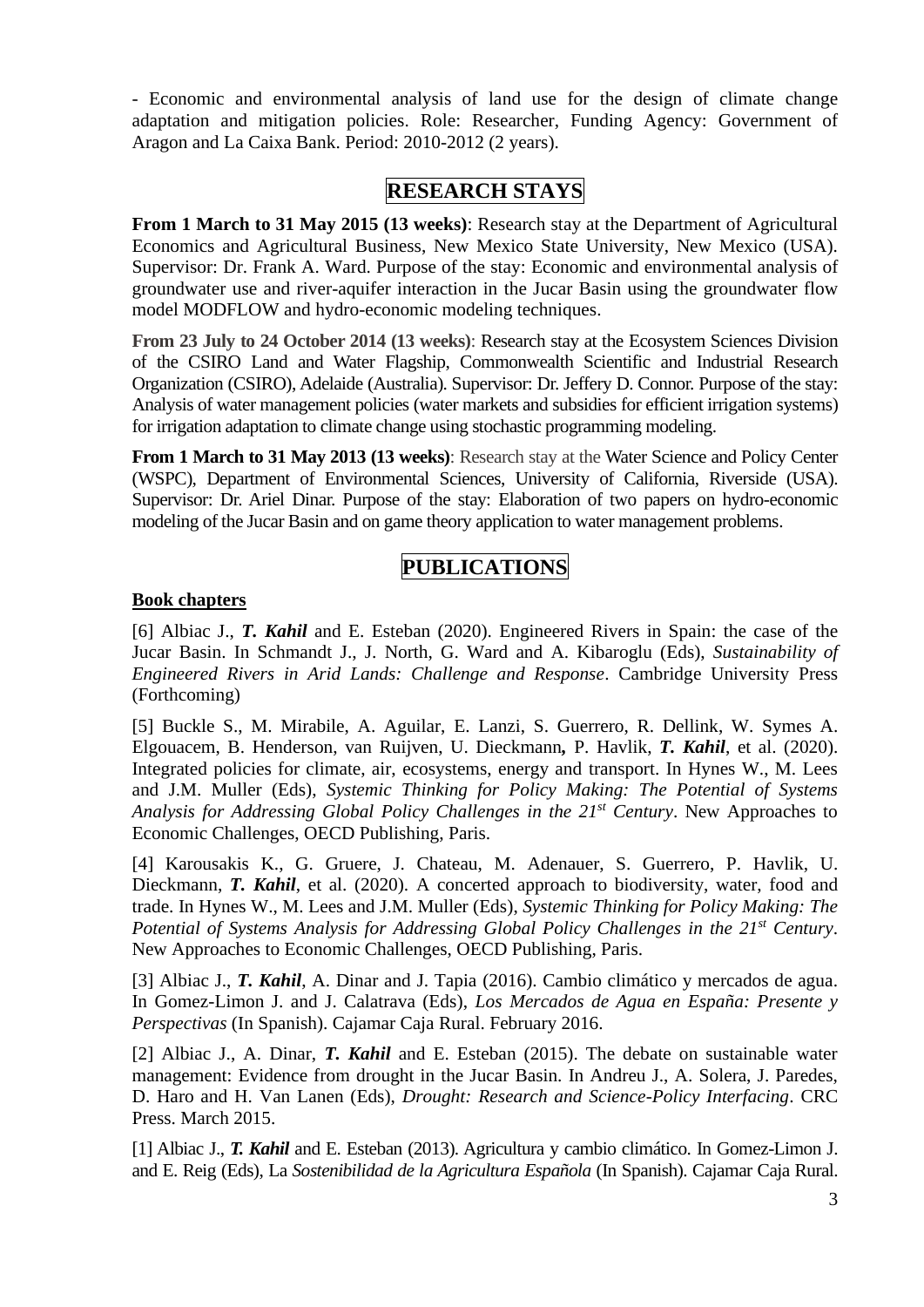August 2013.

#### **Papers in Refereed Journals**

[26] Tramberend S., R. Burtsher, P. Burek, *T. Kahil*, et al. (2020). Co-development of East African regional water scenarios for 2050. *One Earth* 4(3): 434-447.

[25] Baccour S., J. Albiac J., *T. Kahil* (2021). Cost-effective mitigation of greenhouse gas emissions in the agriculture of Aragon, Spain. *International Journal of Environmental Research and Public Health* 18(3): 1-19.

[24] Albiac J., E. Calvo, *T. Kahil*, E. Esteban (2020). The challenge of irrigation water pricing in the Water Framework Directive. *Water Alternatives* 13(3): 674-690. Special issue: WFD + 20: Assessing the European Water Framework Directive.

[23] Burek P., Y. Satoh, *T. Kahil***,** et al. (2020). Development of the Community Water Model (CWatM v1.04): A high-resolution hydrological model for global and regional assessment of integrated water resources management. *Geoscientific Model Development* 13: 3267-3298.

[22] Strokal M., *T. Kahil*, Y. Wada, J. Albiac et al. (2020). Cost-effective management of coastal eutrophication: A case study for the Yangtze river basin. *Resources, Conservation & Recycling* 154: 104635.

[21] *Kahil T.*, J. Albiac, G. Fischer et al. (2019). A nexus modeling framework for assessing water scarcity solutions. *Current Opinion in Environmental Sustainability* 40: 72-80.

[20] Li A., C. Kroeze, *T. Kahil*, et al. (2019). Water pollution from food production: lessons for optimistic and optimal solutions. *Current Opinion in Environmental Sustainability* 40: 88- 94.

[19] Ortiz-Partida J.P., *T. Kahil*, T. Ermolieva, et al (2019). A two-stage stochastic optimization for robust operation of multipurpose reservoirs. *Water Resources Management* 33 (11): 3815-3830.

[18] Crespo D., J. Albiac, *T. Kahil*, et al. Trade-offs between water uses and environmental flows: A hydro-economic analysis in the Ebro basin. *Water Resources Management* 33 (7): 2301-2317.

[17] Yermoliev Y., T. Ermolieva, *T. Kahil*, et al. (2019). stochastic optimization models for risk-based reservoir management. *Cybernetics and Systems Analysis* 55(1): 55:64.

[16] Parkinson S., V. Krey, D. Huppmann, *T. Kahil*, et al. (2019). Balancing clean waterclimate change mitigation trade-offs. *Environmental Research Letters* 14, 014009.

[15] Chebil A., *T. Kahil*, B. Oueslati (2018). Policy measures for reducing aquifer depletion in a context of climate change: the case of the coastal area of Cap-Bon (Tunisia). *New Medit*  17(4).

[14] *Kahil, T.*, S. Parkinson, Y. Satoh, et al. (2018). A Continental-Scale Hydroeconomic Model for Integrating Water-Energy-Land Nexus Solutions. *Water Resources Research* 54(10): 7511-7533.

[13] Greve, P., *T. Kahil*, J. Mochizuki, et al. (2018). Global assessment of water challenges under uncertainty in water scarcity projections. *Nature Sustainability* 1(9): 486-494.

[12] Byers, E., M. Gidden, D. Leclere, J. Balkovic, P. Burek, K. Ebi, P. Greve, D. Grey, P. Havlik, A. Hillers, N. Johnson, *T. Kahil*, et al. (2018). Global exposure and vulnerability to multi-sector development and climate change hotspots. *Environmental Research Letters* 13(5).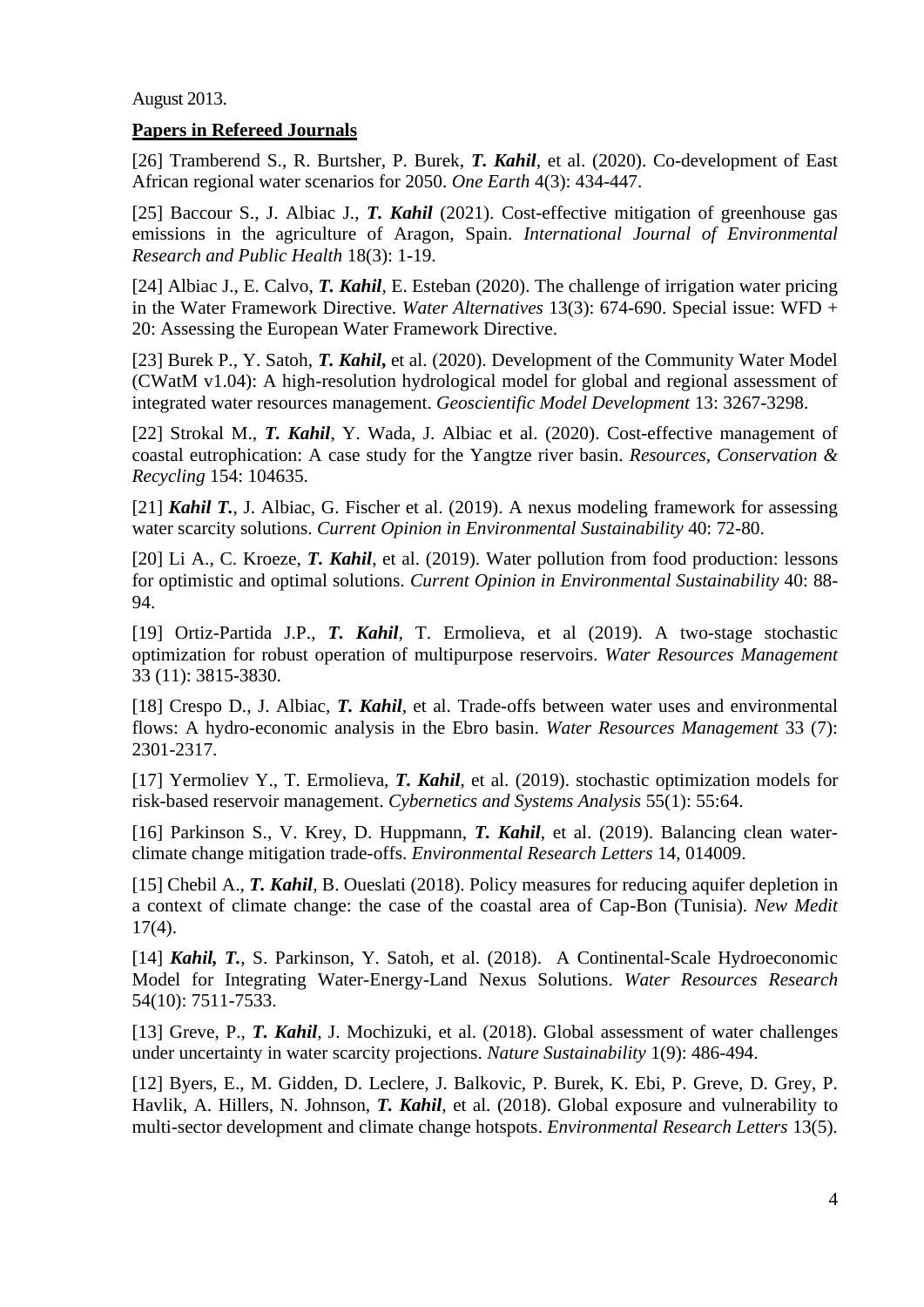[11] Crespo D., J. Albiac, *T. Kahil*, E. Esteban (2018). Análisis de la asignación sectorial y espacial del agua en la Cuenca del Ebro: impactos de la escasez y las sequías. *Revista Española de Estudios Agrosociales y Pesqueros* (In Spanish) 250: 127-159.

[10] Satoh Y., *T. Kahil*, E. Byers et al. (2017). Multi-model and multi-scenario assessments of Asian water futures: The Water Futures and Solutions (WFaS) initiative. *Earth's Future* 5.

[9] Albiac J., *T. Kahil*, E, Notivol and E. Calvo (2017). Agriculture and climate change: Potential for mitigation in Spain. *Science of the Total Environment* 592: 495-502.

[8] *Kahil T.*, F. Ward, J. Albiac, J. Eggleston and D. Sanz (2016). Hydro-economic modeling with aquifer-river interactions to guide sustainable basin management. *Journal of Hydrology* 539: 510- 524.

[7] *Kahil T.*, J. Albiac, A. Dinar, E. Clavo, E. Esteban, L. Avella and M. Gracia-Molla (2016). El debate sobre las políticas de agua: evidencia empírica de la sequía en el Júcar. *Revista Española de Estudios Agrosociales y Pesqueros* (In Spanish) 243:115-144.

[6] *Kahil T.*, J. Albiac, A. Dinar, E. Clavo, E. Esteban, L. Avella and M. Gracia-Molla (2016). Improving the performance of water policies: Evidence from drought in Spain. *Water* 8, 34.

[5] *Kahil T.*, A. Dinar and J. Albiac (2016). Cooperative water management and ecosystem protection under scarcity and drought in arid and semiarid regions. *Water Resources and Economics.*  13: 60-74. Special issue: Contributions to the International Water Resource Economics Consortium 11<sup>th</sup> Annual Meeting.

[4] *Kahil T.*, J. Connor and J. Albiac (2015). Efficient water management policies for irrigation adaptation to climate change in Southern Europe. *Ecological Economics* 120: 226-233.

[3] *Kahil T.*, A. Dinar and J. Albiac (2015). Modeling water scarcity and droughts for policy adaptation to climate change in arid and semiarid regions. *Journal of Hydrology* 522: 95-109.

[2] *Kahil T.* and J. Albiac (2013). Greenhouse gases mitigation policies in the agriculture of Aragon-Spain. *Bio-based and Applied Economics* 2(1): 49-72.

[1] *Kahil T.* and J. Albiac (2012). Instrumentos de política de cambio climático en la agricultura de Aragón. *Revista Española de Estudios Agrosociales y Pesqueros* (In Spanish) 233(3):13-42.

#### **Policy Publications**

[9] de Souza M., S. Koo-Oshima, *T. Kahil*, Y. Wada, et al. (2021). Food and agriculture. In *The United Nations World Water Development Report 2021: Valuing Water.* WWAP/UN-Water. March 2021.

[8] Willaarts B., A. Palazzo, *T. Kahil,* et al. (2021). Sustainable development pathways to water, food, and energy security in the Zambezi basin. IIASA Policy Brief #27. February 2021.

[7] Tramberend S., R. Burtscher, P. Burek, *T. Kahil*, et al. (2019). East Africa water scenarios to 2050. IIASA. Laxenburg, Austria.

[6] Albiac J., A. Dinar, E. Esteban, *T. Kahil* (2018). The role of policies in managing scarce water resources. Scientia: Earth and Environment. [www.scientia.global](http://www.scientia.global/)

[5] Albiac J., *Kahil T.*, E, Notivol and E. Calvo (2017). Agricultura y cambio climático: el potencial de mitigación del sector agrario en España. Blog of REMEDIA. [https://redremedia.wordpress.com/2017/04/25/articulo-agricultura-y-cambio-climatico-el-potencial](https://redremedia.wordpress.com/2017/04/25/articulo-agricultura-y-cambio-climatico-el-potencial-de-mitigacion-del-sector-agrario-en-espana/)[de-mitigacion-del-sector-agrario-en-espana/](https://redremedia.wordpress.com/2017/04/25/articulo-agricultura-y-cambio-climatico-el-potencial-de-mitigacion-del-sector-agrario-en-espana/)

[4] Wiberg D., Satoh Y., Burek P., Fischer G., Tramberend S., *Kahil T.*, et al. (2017). Water Futures and Solutions: Asia 2050 (Final Report). Knowledge and Innovation Support for the Water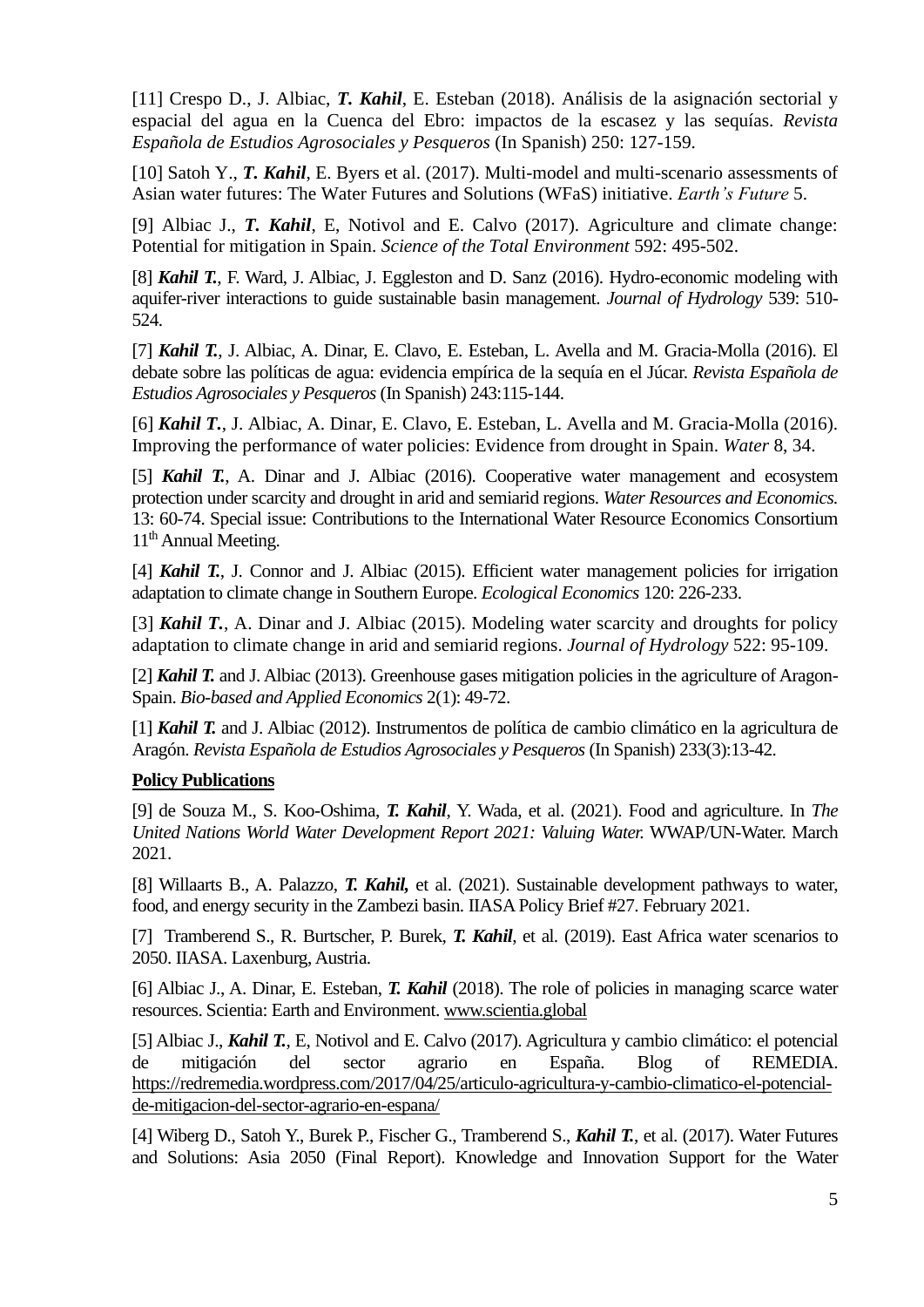Financing Program of the Asian Development Bank (RETA 6498). IIASA, Laxenburg, Austria

[3] *Kahil T.* (2016). Better water, better jobs. Blog of IIASA. <https://blog.iiasa.ac.at/2016/03/22/better-water-better-jobs/>

[2] *Kahil T.*, A. Dinar and J. Albiac (2015). Water management and cooperation under climate change. *Global Water Forum (Economics, Governance)*. November 22, 2015.

[1] *Kahil T.* and J. Albiac (2014). Climate change and water management in the Ebro Basin. *Global Water Forum (Water Security)*. September 30, 2014.

## **PARTICIPATION IN CONFERENCES**

Full list of abstracts submitted to conferences is available at: <https://iiasa.ac.at/web/home/research/researchPrograms/water/staff/Kahil.html>

[17] *Kahil T.* Transformation within reach: Resilient food systems. Keynote speaker at the Side event of the International Borlaug Dialogue 2020. October 2020.

[16] *Kahil T.* An integrated modeling framework for assessing the economics of groundwater sustainability: Application to the Zambezi transboundary river basin. AGU Chapman Conference: Quest for Sustainability of Heavily Stressed Aquifers at Regional to Global Scales. Valencia (Spain). 21-24 October 2019.

[15] *Kahil T.* Economic costs of reduced water availability under climate change: Application of IIASA global hydro-economic modeling framework. Impacts World 2017. Potsdam (Germany). 11-13 October 2017.

[14] *Kahil T.*, J. Albiac. Efficient water management policies for irrigation adaptation to climate change in Southern Europe. 23rd Annual Conference of the European Association of Environmental and Resource Economists. Athens (Greece). 28 June-1 July 2017.

[13] *Kahil T.*, S. Parkinson, P. Burek et al. Economic costs of reducing unsustainable groundwater use: Application of IIASA global hydro-economic modeling framework. JpGU-AGU Joint Meeting 2017. Tokyo (Japan). 20-25 May 2017.

[12] *Kahil T.*, F. Ward, J. Albiac, J. Egglestion and D. Sanz. Modeling the surfacegroundwater interface for sustainable basin management. 22nd Annual Conference of the European Association of Environmental and Resource Economists. Zurich (Switzerland). 22- 25 June 2016.

[11] *Kahil T.*, F. Ward, J. Albiac, J. Egglestion and D. Sanz. Hydro-economic modeling of conjunctive ground and surface water use to guide sustainable basin management. European Geosciences Union (EGU) meeting. Vienna (Austria). 17-22 April 2016.

[10] *Kahil T.*, J. Connor and J. Albiac, A stochastic model of irrigation adaptation to climate change in Southern Europe. Paper to be presented at the  $21<sup>st</sup>$  Annual Conference of the European Association of Environmental and Resource Economists (EAERE). Helsinki (Finland). 24-27 June 2015.

[9] *Kahil T.*, Hydro-economic modeling of climate change adaptation possibilities in the Jucar Basin of Spain. Paper presented at the Lunch-time talks of the South Australian Branch of the Australian Agricultural and Resource Economics Society (AARES). Adelaide (Australia). 16 October 2014.

[8] *Kahil T.*, Cooperative arrangements for water sharing and ecosystem protection under scarcity and drought: application to the Jucar Basin, Spain. Paper presented at a seminar in the Department of Economics of Monash University. Melbourne (Australia). 25 August 2014.

[7] *Kahil, T., A. Dinar, J. Albiac, Efficient water management policies for climate change adaptation*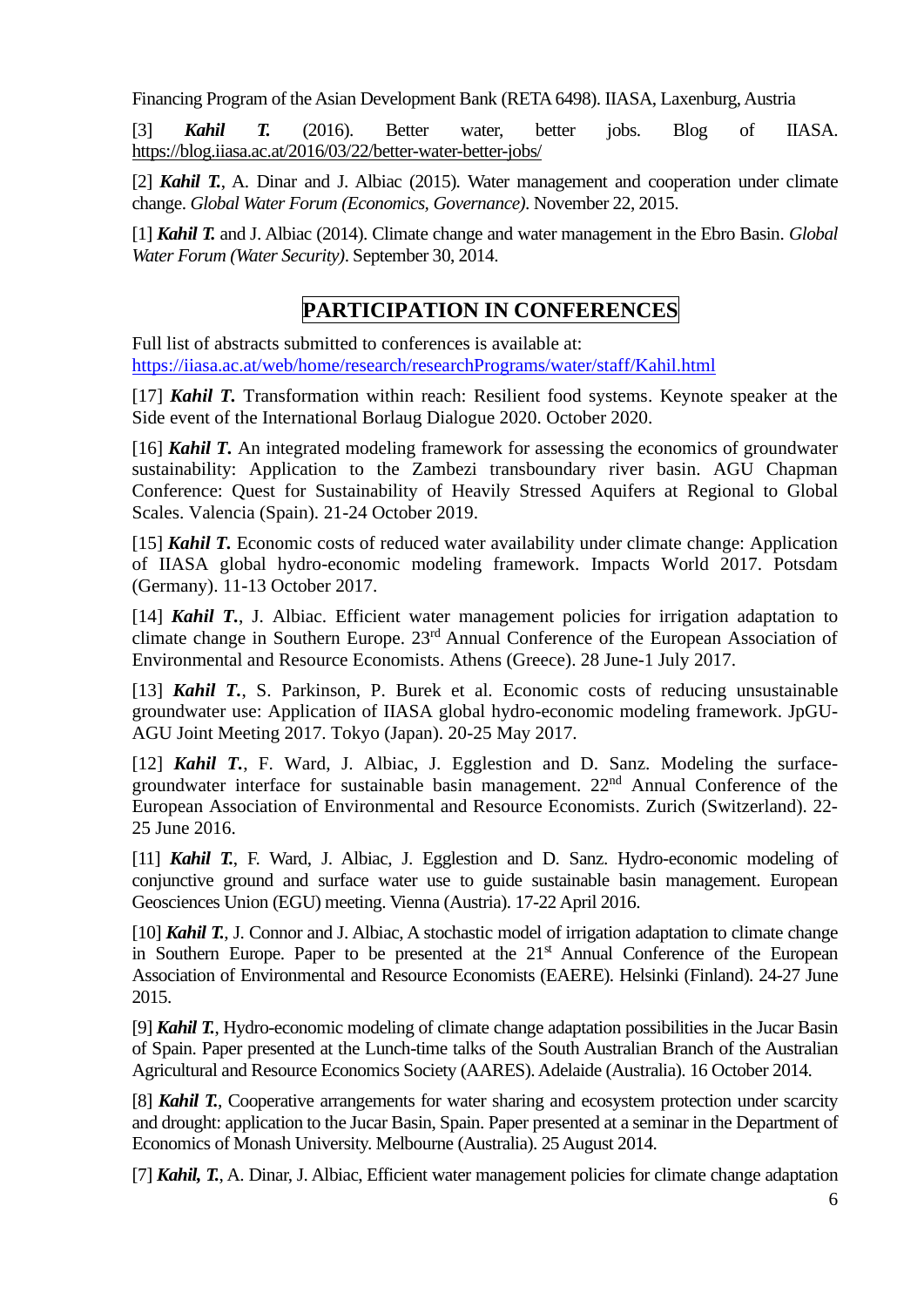in the Jucar Basin, Spain. Paper presented at the  $11<sup>th</sup>$  meeting of the International Water Resource Economics Consortium. World Bank. Washington DC (USA). 7-9 September 2014.

[6] *Kahil, T.*, A. Dinar and J. Albiac, Cooperative arrangements for water sharing and ecosystem protection under scarcity and drought with application to the Jucar Basin, Spain. Paper presented at the 5<sup>th</sup> World Congress of Environmental and Resource Economists. Istanbul (Turkey). 28 June-2 July 2014.

[5] *Kahil, T.*, A. Dinar and J. Albiac, Modeling water scarcity and droughts to analyze climate change adaptation policies in the Jucar Basin, Spain. Paper presented at the 5<sup>th</sup> World Congress of Environmental and Resource Economists. Istanbul (Turkey). 28 June-2 July 2014.

[4] *Kahil T.*, J. Tapia, E. Notivol and J. Albiac, GHG mitigation measures in the agriculture and forestry sectors of Aragon. Paper presented at the Second Workshop on Mitigation of GHG Emissions from the Spanish Agroforestry Sector (REMEDIA). Zaragoza (Spain). March 2013.

[3] *Kahil T.*, J. Tapia, F. Orús and J. Albiac, Evaluation of climate change mitigation policies in agriculture. Paper presented at the First Workshop on Mitigation of GHG Emissions from the Spanish Agroforestry Sector (REMEDIA). Bilbao (Spain). March 2012.

[2] *Kahil T.* and J. Albiac, Analysis of climate change mitigation and adaptation instruments: application to the agriculture of Aragon. Paper presented at the VIII Spanish Conference of Agricultural Economics. Madrid (Spain). September 2011.

[1] *Kahil T.* and J. Albiac, Climate change mitigation and adaptation measures in the agriculture of Aragon. Paper presented at the Conference of Agriculture, Water and Energy. Madrid (Spain). May 2011.

# **TEACHING AND ADVISING**

#### *Teaching*

Course on hydro-economic modeling and optimization. UNESCO Open Water Symposium 2019. Rabat (Morocco). 28-31 October 2019. [https://en.unesco.org/events/open-water](https://en.unesco.org/events/open-water-symposium)[symposium](https://en.unesco.org/events/open-water-symposium)

Course on General Algebraic Modeling System (GAMS). University of Cordoba. Corboda (Spain). 10-11 September 2020.

#### *Advising Ph.D. students*

Daniel Crespo, University of Zaragoza (Spain), "Hydro-economic modeling of the Ebro basin". Visitor at IIASA from 1 September-30 November 2020.

Paul Ruess, Department of Civil and Environmental Engineering, University of Illinois at Urbana Champaign (USA), "Understanding the impact of international trade on local water and food resources". YSSP at IIASA from 1 June-31 August 2019.

Xiaoyu Liu, College of Environmental Sciences and Engineering, Peking University (China), "Modelling water-energy-economy nexus at the provincial scale across China". YSSP at IIASA from 1 June-31 August 2018.

Miguel Angel Almazan, Dept. of Economic Analysis, University of Zaragoza (Spain), "Linking hydro-economic and CGE models for water policy analysis". Visitor at IIASA from 1 September-30 November 2017.